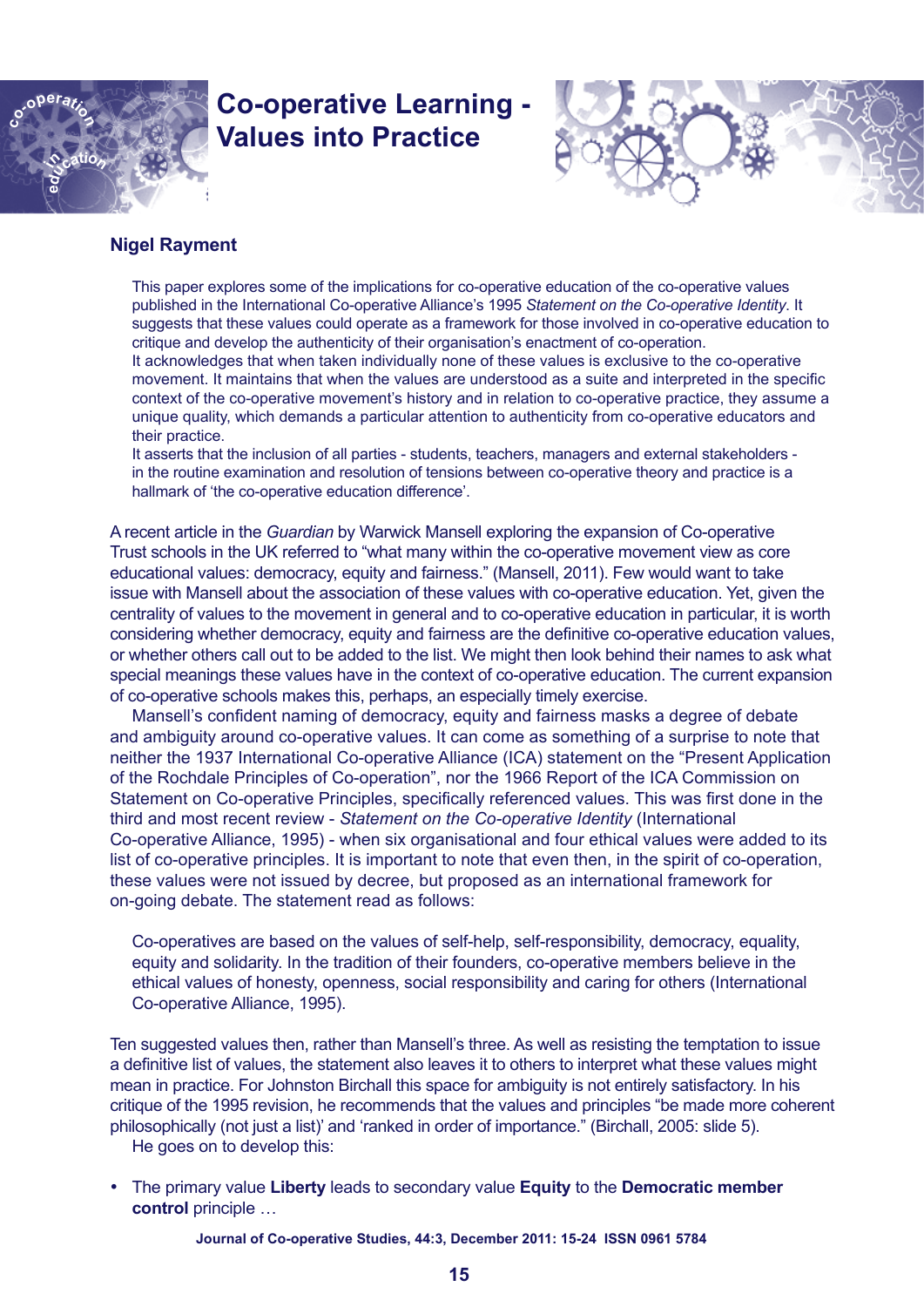- • The primary value **Equality** leads to secondary value **Self-help**, to the **Member economic participation** principle …
- • The primary value **Solidarity** leads to secondary value **Self-reliance,** the principle of **Autonomy and independence …** (Birchall, 2005: slide 6)

In fact, Birchall does not merely prioritise the 1995 list of values, privileging solidarity and equality. He also introduces "liberty" as an altogether new primary value and inserts self-reliance, presumably in place of self-responsibility. At the same time he argues that any co-operative values should take second place to the principles:

The co-operative difference has to be based on the core principles rather than the values; other types of organisation share similar values. (Birchall, 2005: slide 16).

And this difference specifically "resides in the three core principles: member ownership, control and benefit" (Birchall, 2005: slide 16). These translate broadly as the first three ICA principles of 'voluntary and open membership', 'democratic member control' and 'member economic participation'.

If what Birchall asserts is true, it poses a special challenge for Co-operative Trust schools and indeed for co-operative educators in many other settings. What authority can these principles command when students are rarely member-owners, rarely afforded genuine democratic control, and the benefits they derive are a mix of intangible assets, including knowledge, insights, socialisation, and unequally distributed qualifications?

By contrast, all ten of the co-operative values - eleven if we count Birchall's 'liberty' - could constitute the foundations of a universally relevant ethical education. The purpose of this paper, then, is to reflect on what it might mean for co-operative education if each of the ICA's six organisational values and four ethical values, plus Birchall's 'liberty' were enacted. As co-operative economist Charles Gide (Gide, 1921: 10) observed; co-operatives possess the "striking characteristic of being at the same time highly idealistic and very practical." It is essential therefore that co-operatives of all types, schools included, authentically commit to a dialectic between co-operative principles/practice and co-operative values/beliefs.

In addition, this paper will touch upon the lack of exclusivity enjoyed by the co-operative movement in relation to its values. This is important since, just as "other types of organisation share similar values", so other pedagogies may also appear to share a selection of the same values. It seems critical that if these values are to serve meaningful purpose for co-operative education, we seek to understand the ways in which their terminology is animated by the unique spirit and wisdom of the co-operative movement. This might help us see how the values themselves can contribute to what might be termed the "co-operative education difference".

Of the ten co-operative values, those which promise to offer the most for this line of enquiry are the organisational values. This is because, as their name implies, they were formulated with specific consideration for the circumstances of co-operative practice. It is therefore with these, plus Birchall's 'liberty', that we will begin.

#### **The Organisational Values**

#### **Solidarity**

As we have seen, Johnston Birchall views solidarity as one of three primary co-operative values. Daman Prakash similarly affords solidarity high regard in his 2003 review of the ICA Co-operative Identity Statement:

It has historical roots. Co-operators and co-operatives stand together. Solidarity is the very cause and consequence of self-help and mutual help - two of the fundamental concepts at the heart of co-operative philosophy (Prakash, 2003: 6).

Another values-based pedagogy that references solidarity is education for sustainable development (ESD). In a 2011 report the United Nations Economic Commission for Europe Steering Committee on Education for Sustainable Development characterises ESD as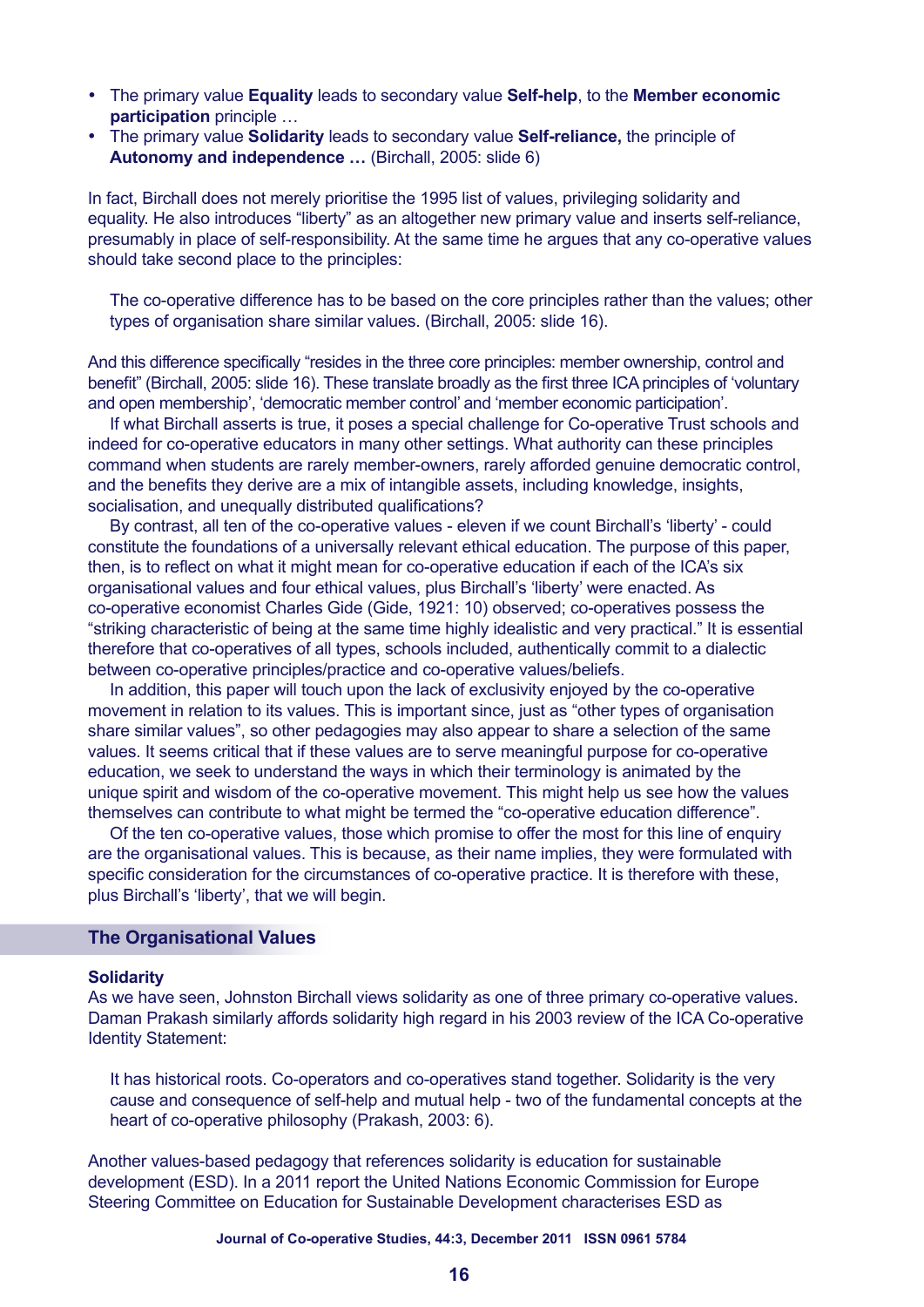"underpinned by an ethic of solidarity, equality and mutual respect among people, countries, cultures and generations." (United Nations Economic Commission for Europe Steering Committee on Education [NECESC], 2011: 1). Reading on, this concept of solidarity approaches a universal proposition, constrained neither by geography, social nor economic organisation, the passage of time, nor species. Rather it is something requiring the educator to convey:

the interdependent nature of relationships within the present generation and between generations, as well as those between rich and poor and between humans and nature (NECESC, 2011: 7).

For some practitioners it goes so far as to embrace the inanimate. David Abram, for instance, describes:

… the solidarity between my thingly presence and various plants, even my kinship with the stones in the wall and the boulders outside the cottage. (Abram, 2010: 210).

Compare this with Prakash's focus on humans making a stand together, a reading of solidarity which is firmly rooted in a sense of historical and continuing social struggle. So, while one of the Rochdale Principles of Co-operation 1937 was Political and Religious Neutrality, for co-operators solidarity has traditionally been a key part of a civil movement for redressing inequity; something enacted *within* the movement and *between* co-operators, in the face of external resistance. This is certainly the case for one eminent historian of the co-operative movement Stephen Yeo. Writing in 2011 he maintained:

Owenites were less afraid than we have become, attracting members to their movement by making serious intellectual and moral challenges to capitalists and their ideologists (Yeo, 2010: 139).

Co-operative education can learn lessons by engaging with ESD around futures-oriented inter-generational solidarity. It may also have room to develop a deeper and stronger disposition towards solidarity with the non-human realm. However, co-operative education is distinguished by its association with the wider movement's solidarity in using co-operative structures and practice to counter socio-economic injustices, and its fine history of international campaigning on issues of trade and structural poverty. Co-operative educators, including those in formal settings, must find ways to keep faith with the movement's tradition of asking serious intellectual and moral questions of prevailing systems. This seems essential if learners are to understand the value of solidarity in its specific co-operative context.

#### **Self-responsibility**

For Birchall self-reliance or self-responsibility follows from solidarity, and supports the principles of autonomy and independence. Self-responsibility is distinct from self-help as it refers to the autonomy and independence of co-operatives rather than of individuals. So, for Prakash self-responsibility demands members "ensure that their co-operative remains independent" (Prakash, 2003: 6). This sounds a lot like group resilience and plays to the questionable perception that a top-down welfare state has contributed to social and individual passivity. Whatever the validity of that assumption, it is the case that understanding and possession of self-responsibility will become increasingly significant for communities seeking to maintain control and integrity of services previously delivered by local government. Co-operative education can help prepare students for informed collective participation in these newly localised services. And perhaps facilitating learners to reflect on the relationship between demutalisation and the banking crisis can help inspire a new generation to seek and not relinquish co-operative ownership of vital public provision.

The skills and attitudes required for self-responsibility can be promoted through the establishment and maintenance of student-owned social enterprises. But we should not overlook platforms for staff, students and parents/guardians to learn about the value of self-responsibility in relation to the governance and safeguarding of, for instance, co-operative schools. Regular co-operative scrutiny of schools' enactment of ethical and organisational values could form a vital element of this process.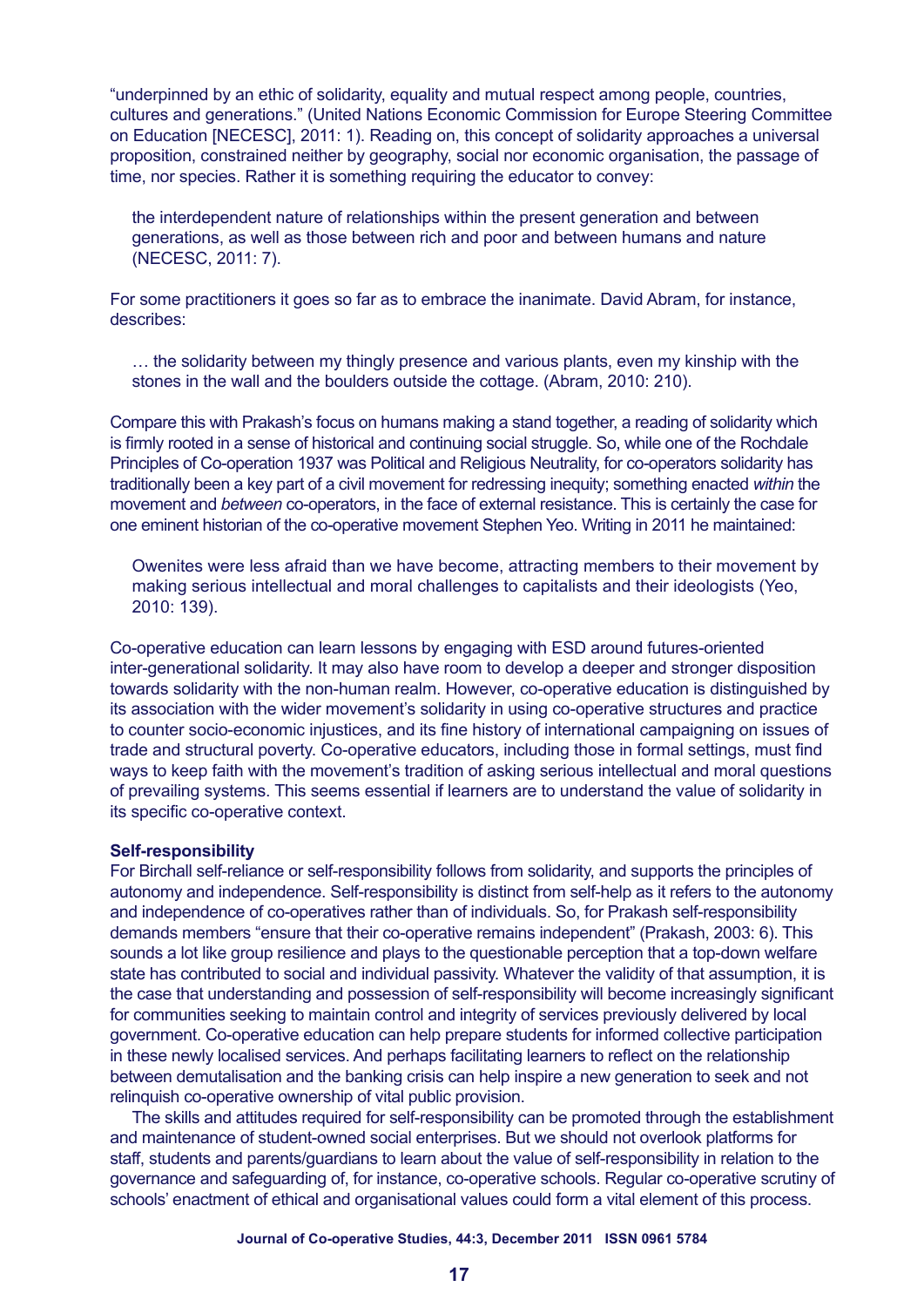## **Equality**

A great many, perhaps a majority, of educators believe inequality reduction to be a fundamental objective of education. It is also the case that providers of education across the UK hold policies relating to equality and think hard and seriously about equality in relation to accessing opportunities, for instance. When speaking of equality as a co-operative value and in the context of co-operative education, however, the concept has to move beyond mere compliance to assume a powerful transformational character. This is particularly urgent in the wake of the 2011 riots in UK cities, and the role which social, economic and emotional inequalities contributed to these<sup>1</sup>.

For co-operative educators the issue of equality asks critical pedagogical and organisational questions. Those working in informal learning settings are accustomed to creating the conditions for equality by, in the words of Paulo Freire, dying "as the unilateral educator of the educatees, in order to be born again as the educator-educatee of the educatees-educators" (Taylor, 1993: 53).

The emergent, open-ended, dialogue central to this approach is no easy undertaking in more formal contexts of school or college, with their attendant constraints of timetabling and attainment targets. All the same, the challenge remains.

Organisationally, many schools and colleges have developed significant learner voice initiatives. Few though risk extending substantive strategic decision-making powers to their learners. There may be strong arguments to defend this situation but they do not necessarily look very co-operative, and we need to be completely open about this fact. Judith Suissa's observation made in respect of anarchist education holds equally true for co-operative education:

If, like many liberal theorists, we consciously make compromises in our philosophical treatment of concepts such as 'equality' - compromises which imply an acquiescence with existing political structures - we should at least articulate our reasons for such compromises, and the way they reflect our substantive ideals (Suissa, 2010: 148).

Finding organisational and pedagogic solutions which authentically reflect our co-operative commitment to equality may not be achievable overnight, and ultimately may require compromise. As Prakash puts it, "It is a Movement that is always torn between what its philosophy suggests and the contemporary world requires" (Prakash, 2003: 11). Is it not essential though, that the processes of coming to these solutions model co-operation and promote the value of equality?

#### **Self-help**

Mention of self-help can conjure memories of Norman Tebbit's infamous protestation to the unemployed to get on their bikes to find work. In the co-operative context self-help is emphatically not an appeal to individualistic solutions. Certainly it is about developing individual capacity and resilience, but the co-operative value of self-help is imbued with the belief that full potential for these can be achieved only through purposeful, co-operative engagement with others.

2003/2004 saw the phased introduction in England of a statutory key stage 4<sup>2</sup> work-related learning framework, one element of which was enterprise learning. The framework suggested that the process provide opportunities to:

- Demonstrate enterprise skills, including decision making, leadership, risk management and presentation.
- Demonstrate enterprise attitudes, including a willingness to take on new challenges, self-reliance, open-mindedness, respect for evidence, pragmatism and commitment to making a difference.
- • Demonstrate enterprising qualities, including adaptability, perseverance, determination, flexibility, creativity, ability to improvise, confidence, initiative, self-confidence, autonomy and the drive to make things happen (Qualifications and Curriculum Authority, 2008: 39).

Notice the reference to 'self-reliance', 'determination', 'self-confidence', 'autonomy' and other attributes commonly associated with self-help. Notice too the absence of 'co-operation'. For very many schools the implementation of the work-related learning framework coincided with the launch, in January 2005, of BBC TV's fiercely individualistic reality show Dragons' Den, which pits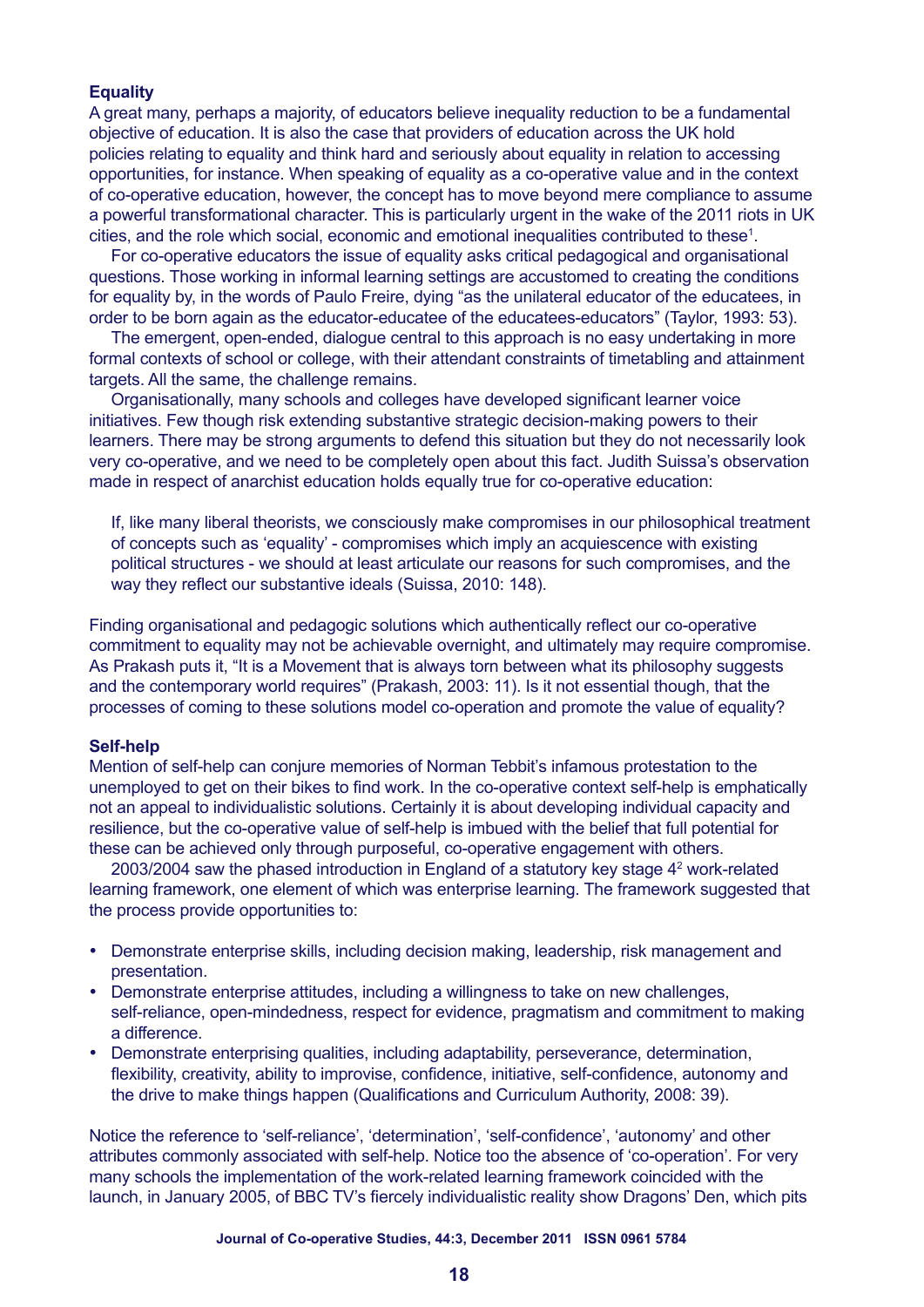budding entrepreneurs against one another. Unsurprisingly perhaps, a large number of schools and providers of enterprise education seized upon the Dragons' Den approach and both teachers and young people came to equate, if they had not already done so, enterprise with individualistic entrepreneurship. Yet, as Paul Kearney, an established voice in enterprise education, points out "Learning in a co-operative is a core element of an enterprise way to learn" (Kearney, 2010: 3).

While the statutory status of work-related learning may be removed as part of the current curriculum review, aspects of enterprise learning have become popular and regular features of many schools' year planners, and not just at Key Stage 4. These can provide space for the systematic development and critical appraisal of attributes associated with self-help. Moreover, enterprise education often successfully engages learners who are normally less responsive, and who are perceived by teachers to be the most deficient in terms of existing capacity for self-help.

In the midst of the current rhetoric about the 'Big Society' and growing consciousness of social enterprises and community interest companies, enterprise learning continues to provide a platform for the explicit exploration of what the value of self-help means in a truly co-operative context.

#### **Equity**

Prakash states that the task of "achieving 'equity' within a co-operative is a continuing, never-ending challenge" (Prakash, 2003: 6). If this is true where relatively tangible assets such as dividends or membership discounts are at stake, how much more of a challenge is to be faced by the learning provider? What indeed is the currency in which education trades? Notwithstanding conventions of aims and intended outcomes, both formal and informal learners bring their own aspirations and expectations. How are educators to achieve an equitable distribution of such nuanced assets? Similarly, in formal settings where the most apparent currency is qualifications, distribution is at core inequitable; participation and effort having no bearing on participants' rewards. Moreover, as Alan Wilkins points out in this *Journal*, the processes for achieving these qualifications, rather than impressing the value of equity, tend to foster 'negative interdependence' and again in this *Journal*, Lee Taylor speaks of beginning "to think of our community of teachers and learners as 'members'", and touches on ways in which co-operative learning generates values-related benefits. Above all it confirms that transforming these circumstances must be undertaken as a co-operative journey.

Taylor also refers to an international link programme between his school and Africa, which had a specific focus on the establishment of co-operatives. Few co-operative educators would deny the need to develop learners' awareness and understanding of the need for equity beyond their own organisational or learning context. Yet is the practice of co-operative education sufficiently informed by the insights of development education (also referred to as global learning) to enable us to spot and avoid the pitfalls characteristic of much learning about the developing world? These traps include the well-meaning reinforcement of negative stereotypes and over-simplifications to do, for instance, with the causes of poverty, that too often invoke bad fortune, geographical and climactic happenstance and local corruption. Think Global, the development education association, has worked hard since the early 1990s to improve critical thinking for education on global issues, and to promote, as it currently frames it "understanding of global issues and power relationships; and optimism and action for a better world" (Think Global, 2007). Members of Think Global have different views about what form that action should take although many are already highly sympathetic to co-operative ideals and, globally the co-operative movement makes an enormous contribution to development.

As co-operative educators, we need to be critically aware of the structural bases of the inequitable global distribution of power and of social, economic, manufactured, intellectual and natural resources, and we need to be clear about the specific part that co-operatives can play in mitigating these inequities. It is also crucial that we understand global learning as a dialogue and not a one-way process in which UK students provide resources or learning to their 'third world' peers. That would be a fundamental betrayal of the value of equity.

#### **Democracy**

Democracy is in the bloodstream of the co-operative movement. Democratic member control is the second ICA principle, re-stating the long-established protocol of one member, one vote. The early leaders of the Rochdale Pioneers included Chartists. How might they have reacted to the fact that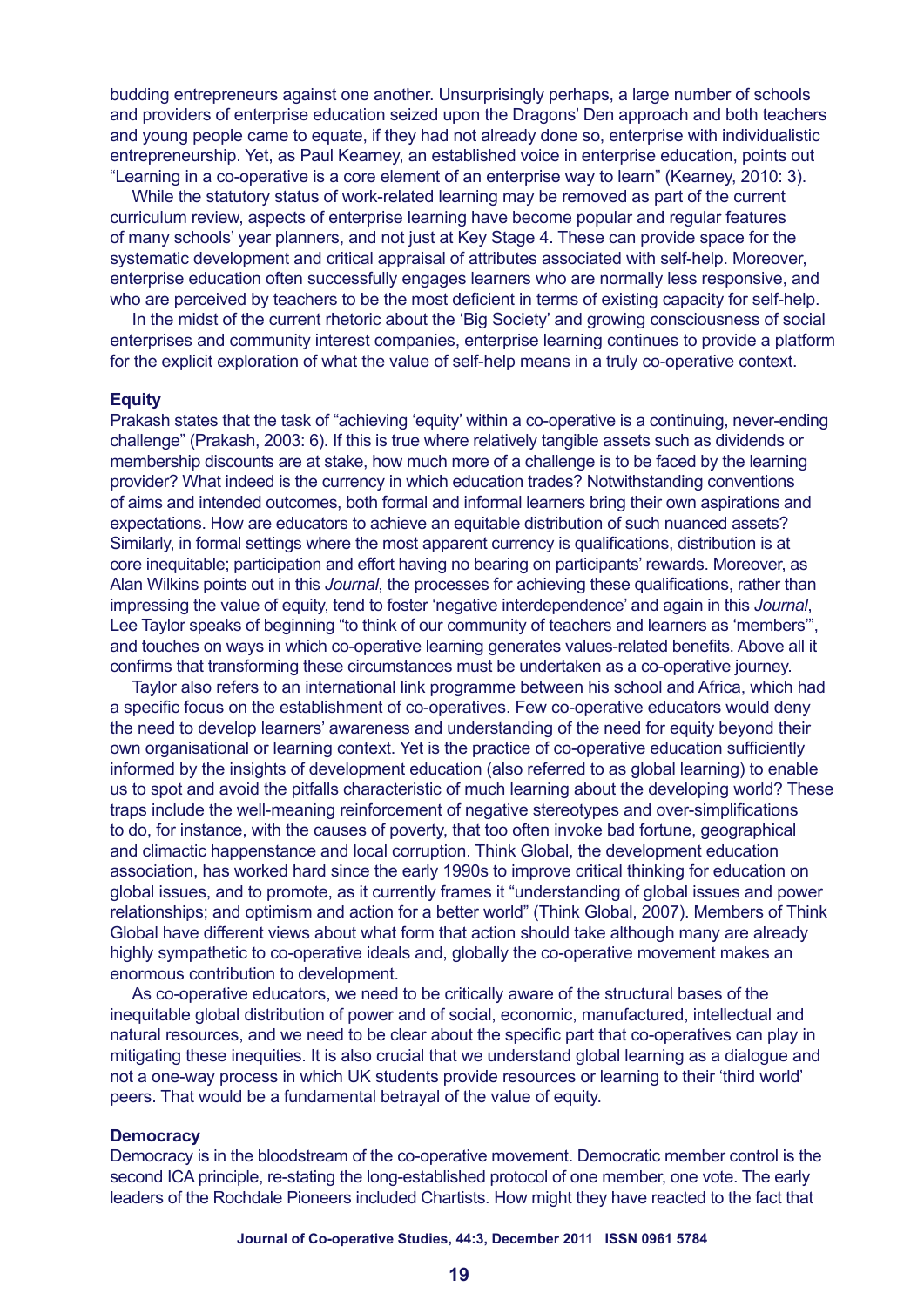voter turnout at the twenty-first century's first three general elections was lower than any since the Second World War? A range of commentators has blamed the diminishing pull of representative democracy on, amongst other things, market-oriented individualism; the shrinking state; distrust and scepticism of politicians and political parties; and the erosion of traditional loyalties and identities. In the face of these challenges, education can and must play a role in appetising learners to become active civic participants. It is worth reflecting though, that the introduction of citizenship as a statutory part of the curriculum in 2002 has not coincided with a conspicuous rise in turnout. It seems probable that this is partly down to too many students having a transmissive experience of a subject concerned with abstract concepts such as rights and responsibilities, justice and democracy. If citizenship is to create active citizens, it has to be taught using active, participative and co-operative learning techniques. In this way students can *feel* rather than merely *think* about rights and responsibilities; they can experience the empowerment of democracy and, through skilful management of simulations, begin to sense the frustrations and pain of disenfranchisement and injustice. They can even, through engagement with their own and others' real-life co-operative enterprises, model and evaluate different forms of democracy. For the sake of authenticity, learning providers must themselves learn to be more transparent and more permeable. This means allowing not just students, parents/carers and staff, but also appropriate community stakeholders to engage with and influence substantive decision-making. No school that is managed along autocratic and exclusive lines can convincingly claim to be a co-operative school.

The fifth co-operative principle is Education, Training and Information. If 'information' equates to learning 'about' co-operatives, and 'training' equates to learning 'for' co-operatives, surely co-operative education should mean learning 'through' co-operation, a process which should lead to deeper understanding of and passion for the co-operative value of democracy.

#### **Liberty**

As previously noted, to the six organisational values discussed above, Birchall adds a seventh in the form of 'liberty'. At first sight it may seem curious, given the prominence he affords it, that Birchall defines liberty as the option not to participate. He explains:

… this is not freedom to choose between an endless set of possibilities – we expect to be constrained by lack of information, of resources and of time - but a negative freedom, to choose not to do something if we do not want (Birchall, 1997: 66).

Birchall is impelled here by the specific instance of the Soviet Union, in which citizens were obliged to become members of consumer co-operatives; he proposes liberty then, specifically in relation to the first principle: Voluntary and Open Membership. In the context of education, speculation about voluntary non-participation may invoke libertarian education in general and, with his famous declaration "I force no bairn to learn in my school", A S Neill in particular (Neill, 1973: 418). In his foreword to Neill's *Summerhill: A Radical Approach to Child Rearing* (1960), Erich Fromm critiqued other forms of supposedly progressive education, objecting that they colluded with an economic system in which a more insidious 'anonymous authority' had taken the place of the 'overt authority' of the nineteenth century:

… in the sphere of consumption (in which the individual allegedly expresses his free choice) he is … managed and manipulated. Whether it be the consumption of food, clothing, liquor, cigarettes, movies or television programmes, a powerful suggestion apparatus is at work with two purposes: first, to constantly increase the individual's appetite for new commodities; and secondly, to direct these appetites into the channels most profitable for industry. Man is transformed into the consumer, the eternal suckling, whose one wish is to consume more and "better" things (Fromm, 1960: 7).

The enslaving character of this insatiability is well-documented. See for instance Richard Layard in the 2003 Reith Lectures<sup>3</sup> and more recently Unicef's Child well-being in the UK, Spain and Sweden: the role of inequality and materialism: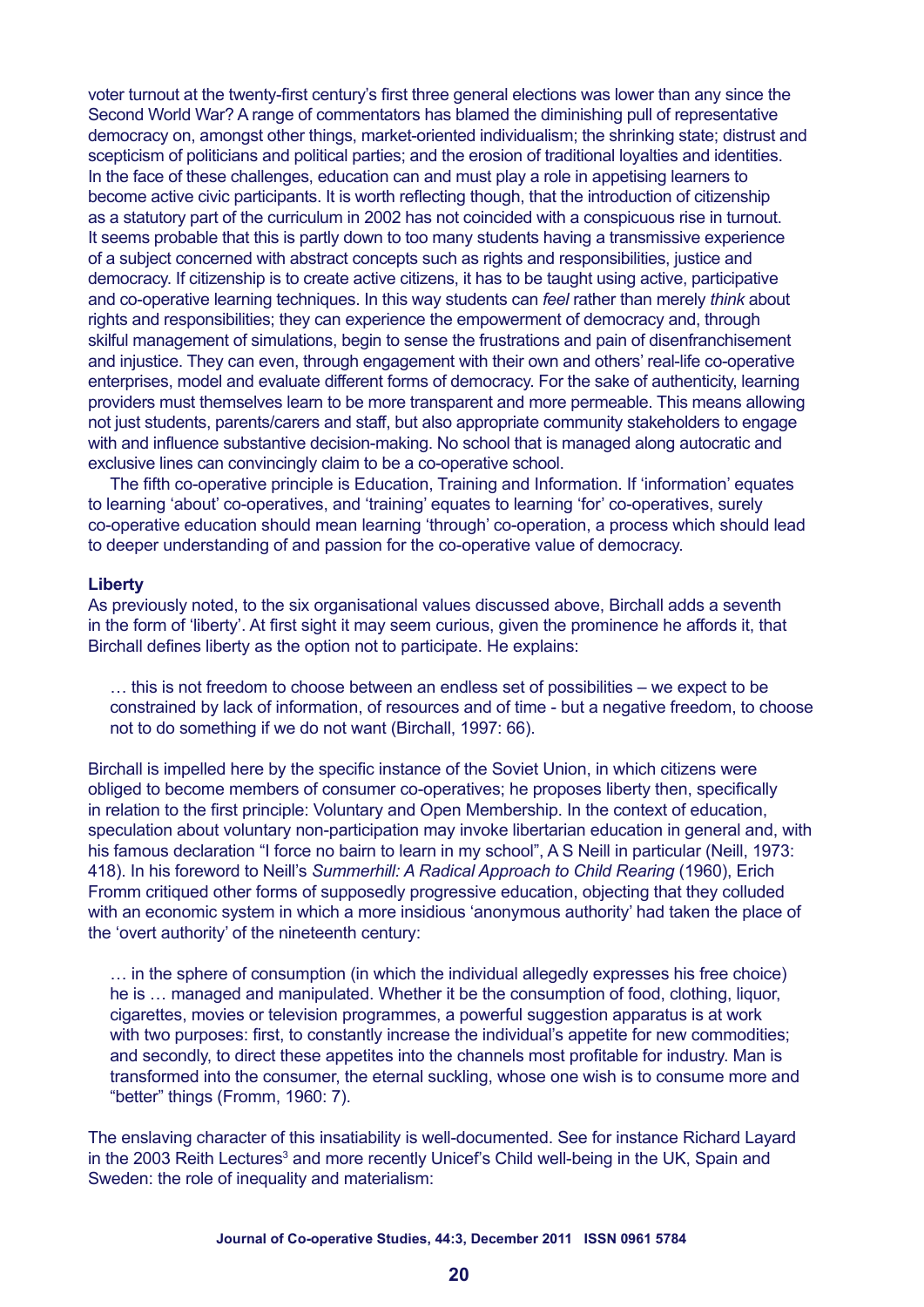I've got an iPod nano, but I just kinda want something better, with cool apps and stuff (a child age 13), UK. (Unicef, 2011: 3).

In contrast to A S Neill there are modern proponents of radical education who believe an element of obligation is necessary. Without it they seem to doubt the power of education to lift the veil on the inequities supporting this self-defeating consumption. See for instance, Henry Giroux's recent complaint about:

the need to comfort students - now viewed as customers with rights rather than obligations - rather than prepare them intellectually for a world that needs to be engaged, not merely enjoyed (Giroux, 2011).

Of course, co-operative education has always been spurred by the need to equip learners for civic participation. All the same, and without intending to detract from the endeavours of nineteenth and twentieth century co-operative educators, readying young people for critical engagement with the twenty-first century requires new levels of pedagogic sophistication. Increasing awareness of hitherto unrealised complexity in, for instance, natural and social systems, coupled with the substantive increase in complexity wrought by the processes of globalisation, call for wide-spread enhancement of critical literacy. This seems essential if liberation from the fruitless appetites and imagined certainties of the modernist world is to lead to a safe transition to a post-modern world of multiple identities and contingent meanings. The Open Spaces for Dialogue and Enquiry Methodology positions the challenge as follows:

All knowledge can be questioned. Critical engagement in the project is defined as the attempt to understand where perspectives are coming from and where they are leading to (origins and implications). Therefore, questioning is not an attempt to break the lenses (to destroy or de-legitimise perspectives), but to sharpen and broaden our vision. (Centre for the Study of Social and Global Justice/Open Spaces for Dialogue and Enquiry Methodology, 2006: 4).

Despite the reassuring accent on sharpening our own vision, the key challenge here for educators is how to respond to this endless complexity without setting learners adrift on a sea of valueless relativism. In this, the work of Marcia Baxter Magolda, offers a way forward for co-operative education.

Baxter Magolda formulated a ladder of epistemological development comprising four 'Stages of Knowing'. Put simply, learners at stage one or 'Absolute Knowing' perceive things as either right or wrong; learners at stage two - 'Transitional Knowing' - perceive some things to be right, some wrong and some uncertain; those at stage three - 'Independent Knowing' - view everything as relative, and often "in the excitement over independent thinking", miss the possibility or desirability of judging some beliefs as preferable to others. Learners at stage four - 'Contextual Knowing' recognise that knowledge is constructed and that judgements can and should be made on the basis of evidence and contexts (Baxter Magolda, 1992: 55).

On the journey from stage one to stage four the relationship between the teacher and the student must undergo a profound change. At stage one, students perceive teachers to be experts; by stage four, they will have grown to understand their teachers as co-operative partners and cocreators of meaning and understanding.

Significantly, Baxter Magolda recognised that breaking with traditional classroom teaching to allow students to interact practically as co-workers helps develop understanding of the extent to which meaning depends on context. Commenting on this aspect of Baxter Magolda's work, Jenny Moon has stated that learner involvement:

… with 'real-life' situations such as work in student affairs (student unions, etc) and placements could furnish these kinds of experience very helpfully (Moon, 2005: 11).

It could also take place in a classroom where the teacher understood their role as co-creator of meaning and both valued and actively and creatively drew upon the diversity of experience within the room. We are reminded in this respect of Paulo Freire's conviction that key to personal and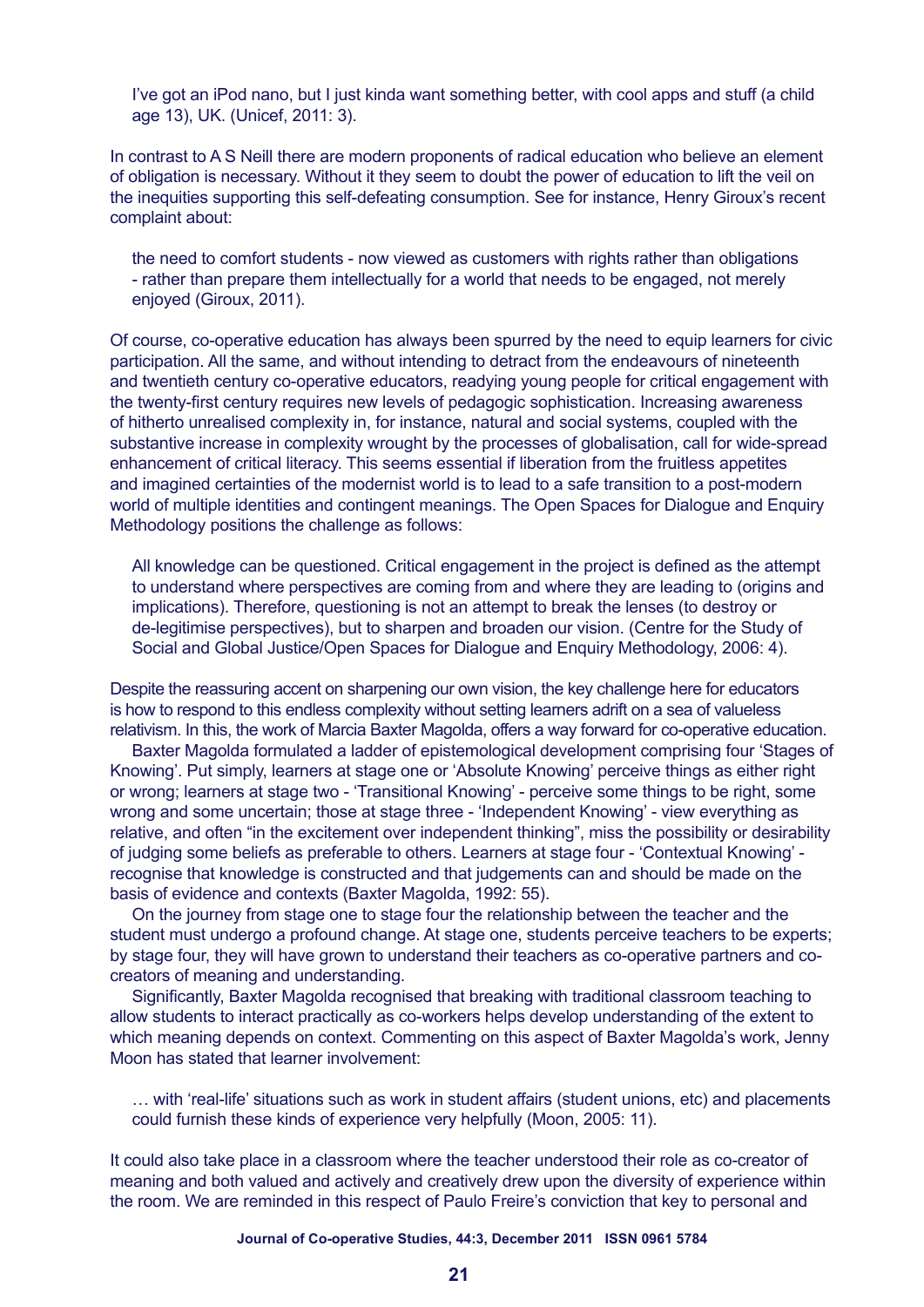social emancipation is equipping learners to critique their own lived experience:

Liberation implies the problematisation of their situation in its concrete reality so that being critically aware of it, they can also act critically on it (Friere, 1968: 90).

This looks like a good fit with co-operative learning's dialogue between ethical theory and ethical practice. It is not impossible to envision a secondary school providing structured opportunities for its students to take part in practical co-operative learning and to use this as the basis for increasingly sophisticated reflection and social criticism. This could involve a programme extending from year 8 to year 11. At year 8 many students might be at stage two, knowing some things to be right, some wrong, some uncertain, and still largely perceiving teachers to be experts. Careful curriculum planning and teaching could mean that by year 11 many students would be at stage four, working with their teachers as co-operative partners, to understand knowledge as socially constructed, and able to recognise the need to form judgements according to evidence and contexts, rather than on the basis of received opinion and 'common sense.'

It may be then that we would wish to retain liberation in our list of co-operative education values, not with Birchall's intent of negative freedom, but in recognition of the need for liberation from our addiction to numerous flawed and destructive tastes and certainties.

## **The Ethical Values**

I would like to turn very briefly now to the four ethical values of honesty, openness, social responsibility and caring for others. I will treat them as two pairs.

#### **Honesty and openness**

The co-operative movement's commitment to honesty and openness has its roots in practical concerns about quality, pricing and transparency of governance. In 1860 the Rochdale Pioneers included in their *rules of conduct* the requirement that "only the purest provisions procurable should be supplied to members" (Rochdale Equitable Pioneers Society, 1860). In part the honesty and openness of any co-operative education venture should be measured by its willingness to engage all stakeholders in a thorough interrogation of the meaning of 'purity' and 'quality' in the context of its provision. In the section on equity I underlined the need for honesty around the fact that co-operation will always involve a dialectic between values and practice. Similarly, as I have noted in the discussion about democracy, co-operative educators also need to find ways to

co-operatively learn about openness through the governance and strategic management of their organisations. This process too will entail exacting consideration of the competing demands of pragmatism and values. This is one of the very reasons why co-operative principles and values have historically been reviewed and revised. Equipping learners with the capability and willingness to adapt while retaining clarity about and commitment to their core values, will become ever more important in an increasingly unpredictable world. This cannot be achieved if educators obscure the inevitable tensions between values and practice. Ultimately though, any organisation that consistently compromises the *quality* of its co-operative practice needs to be honest enough to own up and question its right to continue trading on the word co-operative.

An authentic commitment to openness and honesty is, then, not just a condition of co-operation; it is part of the *purpose* of co-operation, and co-operative education has a responsibility to find ways of teaching these values.

#### **Social responsibility and caring for others**

The Co-operative Group's Ethical Operating Plan 2011-2013 *Leading the Way: a revolutionary approach to social responsibility* commits to "continue to champion human rights" and, "to campaign anew to make poverty history, beginning with a reinvigoration of the Jubilee third world debt campaign" (Co-operative Group, 2011: p11).

The boldness of these statements helps set the document apart from most CSR publications and accord with Prakash's claim that the co-operative movement maintains a "fundamental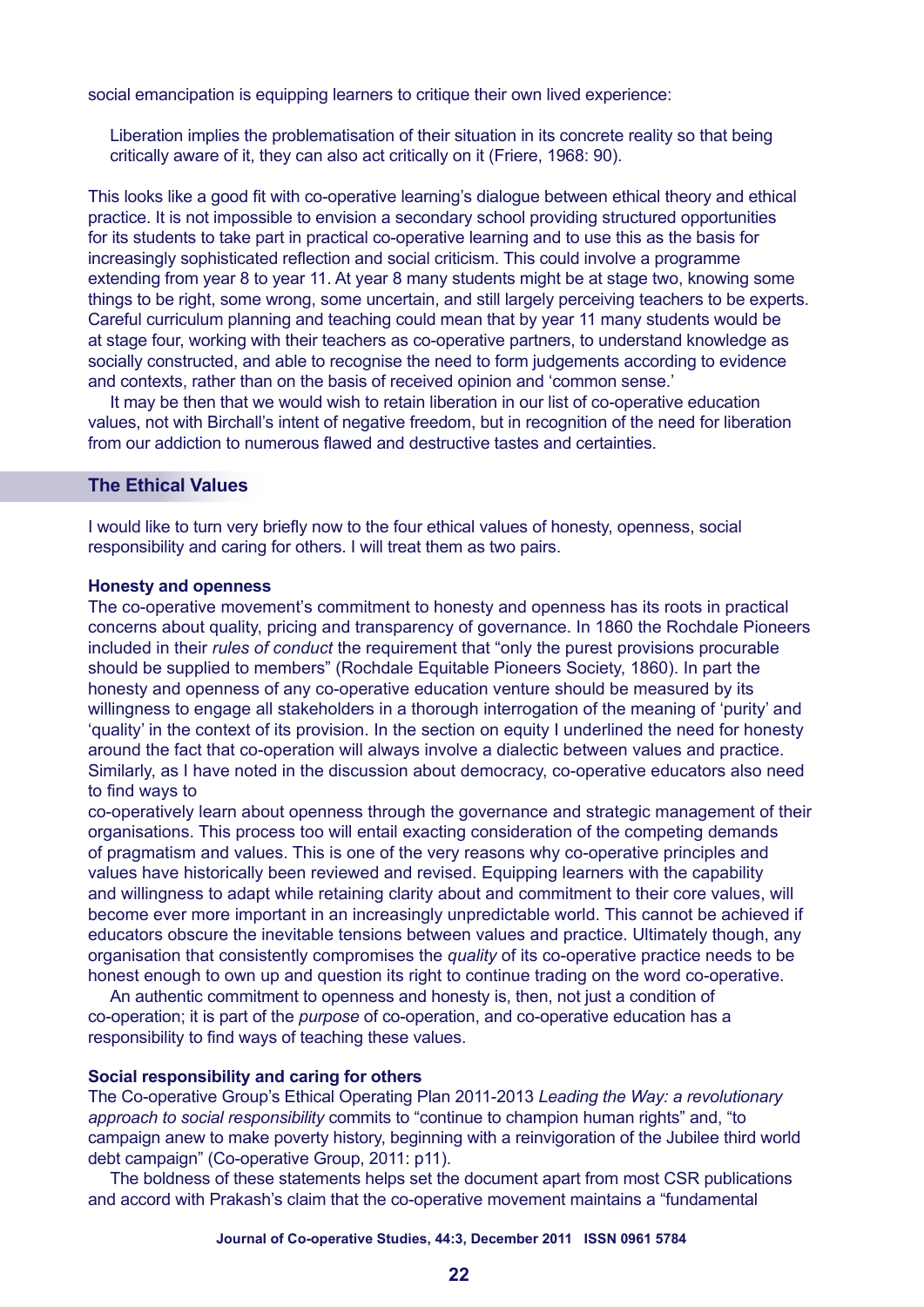respect for all human beings" (Prakash, 2003: p2). The response of co-operative education must be equally bold. It can demonstrate its undertaking to care for one another in the classroom by creating what Mildred Masheder has described as "an atmosphere in which violence seems totally out of place and where constructive approaches are modelled" (Masheder, 2004: p54). It can demonstrate its commitment to social responsibility and to caring for others by sharing and developing appropriate levels of critical rigour in its analysis of the world. This will help learners see beyond single issues and to act with informed purpose, in place of harmful sentimentalism and pity. In this way, the values of social responsibility and caring for others become entirely consistent with the co-operative value of solidarity.

## **Conclusion**

In conclusion, although we might sympathise with the attempt by Mansell to edit down the co-operative values, their true power comes only when taken as a suite. Understood in this way they speak to and act upon each other, establishing their own dialectic. See for instance the way in which the co-operative conceptualisation social-responsibility is shaped by the co-operative commitment to equity. If the co-operative values are to play a defining role in co-operative education, regular space should be found for teachers, administrators and students to co-operatively interrogate these relationships and the implications for how they play out in practice in the classroom and beyond. This may be the defining mark of 'the co-operative education difference'.

## **The Author**

Nigel completed a PhD in ecological literature in 1988. He subsequently worked in further education for several years, managing vocational, academic and cross-college departments. A founding director of Magnified Learning, he specialises in the design and management of education volunteering projects for large employers. He sits on Think Global's Advisory Council, is a visiting research fellow at the International Research Institute in Sustainability, University of Gloucestershire, a Fellow of the RSA, the Chartered Institute of Educational Assessors, and of SEEd. He volunteers as a Fairtrade Schools assessor. He has authored numerous articles on topics including sustainable development and citizenship.

## **References**

Abram, D (2010) *Becoming Animal: An Earthly Cosmology.* New York: Random House.

- Baxter Magolda, M (1992) *Knowing and Reasoning in College: gender-related patterns in students' intellectual development.* San Francisco: Jossey Bass.
- Birchall, J (1997) *The International Co-operative Movement.* Manchester: Manchester University Press.
- Birchall, J (2005) *Co-operative Principles ten years on*. [online]. Available at: http://www.ica.coop/calendar/ ga2005/birchallkey.pdf (Accessed 24 October 2011).
- Centre for the Study of Social and Global Justice/Open Spaces for Dialogue and Enquiry Methodology (2006) *Critical Literacy in Global Citizenship: Professional Development Resource Pack*. [online]. Available at: http://www.globaldimension.org.uk/resources/item/?r=1601 (Accessed 31 October 2011).
- The Co-operative Group (2011) *Leading the Way: a revolutionary approach to social responsibility. Ethical Operating Plan (2011-2013)*. Manchester: The Co-operative Group.
- Freire, P (1968) "Extension or communication". In Bigwood, L and Marshall, M (Trans) 2005 ed. *Education for Critical Consciousness*. New York: Continuum.
- Fromm, E (1960) *Foreword*. In Neill, A S *Summerhill: A radical approach to Child Rearing.* 1960. [online]. Available at: http://www.scribd.com/doc/5081386/summerhill (Accessed 31 October 2011).
- Gide, C (1921) *Consumers' Co-operative Societies*. Manchester: Co-operative Union.
- Giroux, H (2011) "Henry Giroux on Democracy Unsettled: From Critical Pedagogy to the War on Youth." Quoted by Peters M [online]. Available at: http://www.truth-out.org/henry-giroux-democracy-unsettledcritical-pedagogy-war-youth/1313679897 (Accessed 31 October 2011).
- International Co-operative Alliance (1995) *Statement on the Co-operative Identity.* [online]: Available at: http://www.ica.coop/coop/principles.html (Accessed 24 October 2011).
- Kearney, P (2010) *Making a team charter*. [online]. Available at: http://www.enterprisingeducation.com/ Free%20Resources/Making%20a%20team%20charter%20-%20free%20sample.pdf (Accessed on 31 October 2011).